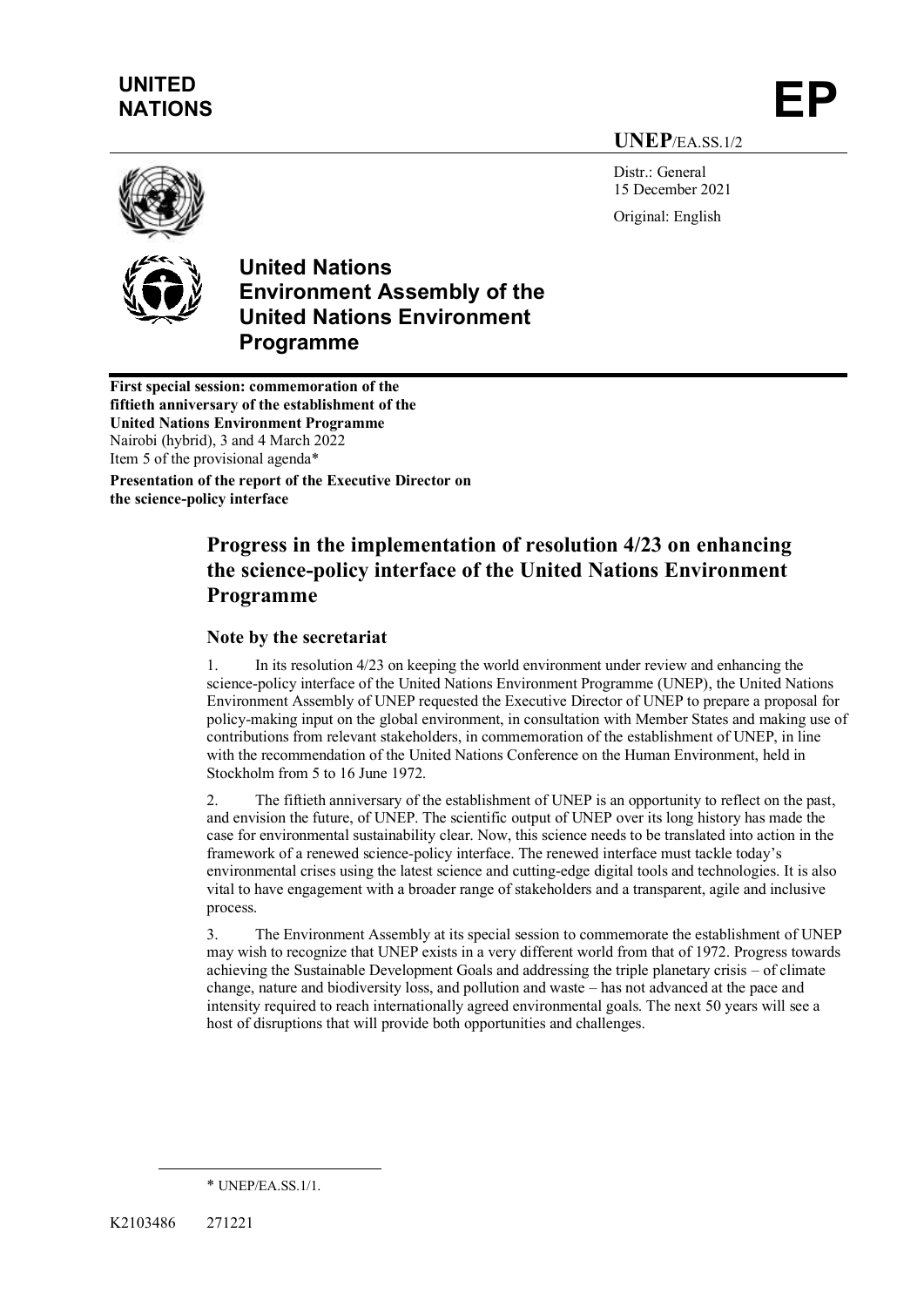4. The annex to the present note, which has not been formally edited, sets out a report on progress in the implementation of resolution 4/23. The report, entitled *Reflecting on the Past and Imagining the Future: A Contribution to the Dialogue on the Science-Policy Interface*, provides proposals for new models for a more effective science-policy interface that is socially relevant and economically robust, and that contributes to intergenerational equity in support of global environmental governance.

5. The report is expected to inform the discussions at the special session, in particular the high-level leadership dialogues and the multi-stakeholder dialogue. The report is also expected to facilitate an exchange of views between Member States and stakeholders on the strengthening of the science-policy interface in the context of a reinvigorated global environmental multilateralism, and as part of the overall objectives outlined in the report of the United Nations Secretary-General entitled "Our common agenda".<sup>1</sup>

<sup>&</sup>lt;sup>1</sup> Available a[t https://www.un.org/en/content/common-agenda](https://www.un.org/en/content/common-agenda-report/assets/pdf/Common_Agenda_Report_English.pdf)[report/assets/pdf/Common\\_Agenda\\_Report\\_English.pdf.](https://www.un.org/en/content/common-agenda-report/assets/pdf/Common_Agenda_Report_English.pdf)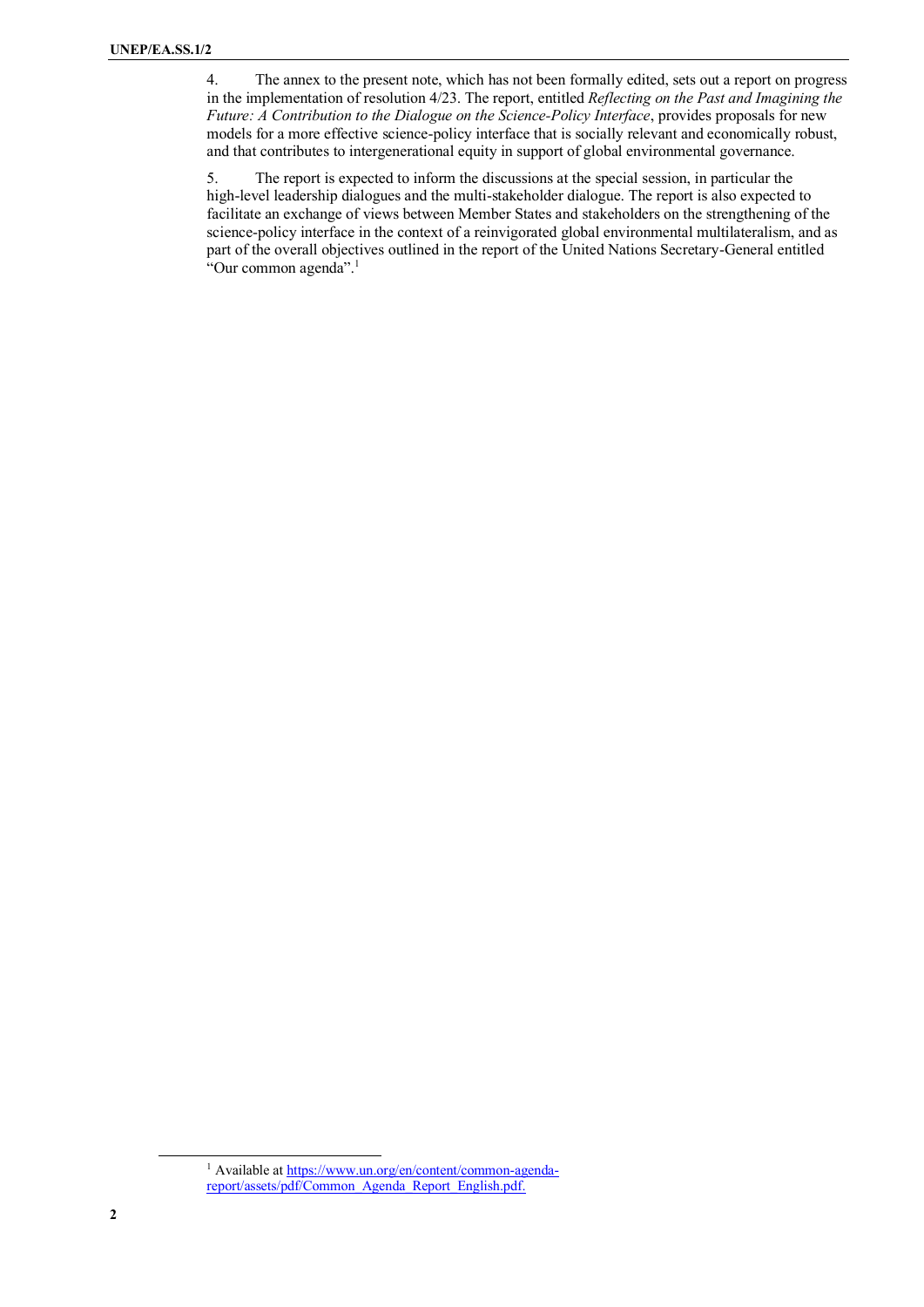### **Annex**\*

# *Reflecting on the Past and Imagining the Future: A Contribution to the Dialogue on the Science-Policy Interface*

## **Foreword**

The 50th anniversary of the United Nations Environment Programme (UNEP) is an opportunity to reflect both on our successes and on the challenges, we will face in the years to come. We must first be honest and admit that progress towards achieving the Sustainable Development Goals (SDGs) and addressing the triple planetary crisis – of climate change, nature and biodiversity loss, and pollution and waste – has not advanced at the pace and intensity required to reach internationally agreed environmental goals. Planning for the future gives us the opportunity to accelerate social, financial and economic transformations to meet these goals and secure a healthy planet for all.

UNEP's mission to inform evidence-based environmental policies and decisions requires feasible solutions. The scientific products UNEP has produced throughout its history have made the case for action clear. Now, this science needs to be transformed into actionable tasks and deployed with a renewed Science-Policy Interface. The interface must tackle today's environmental crises with the latest science and the latest digital tools and technologies. It is also vital to have engagement with a broader range of stakeholders and a transparent, agile and inclusive process.

This new Science-Policy Interface must support implementation and track progress. The challenges ahead are significant and require governments, the scientific community, civil society and private enterprise to work together. A key part of this work will be ensuring there is a voice for women, children and youth, indigenous peoples and local authorities.

UNEP exists in a very different world from that of 1972. The next fifty years will see a host of disruptions that will provide both opportunities and challenges. As the authoritative global environmental organization, it is important that we consider future global trends, so we can respond and grow in an effective manner. This will ensure we can continue to advocate with impact on environmental issues and continue to address the environmental dimension of the SDGs.

Inger Andersen United Nations Under-Secretary-General and Executive Director, United Nations Environment Programme

<sup>\*</sup> The Annex has not been formally edited.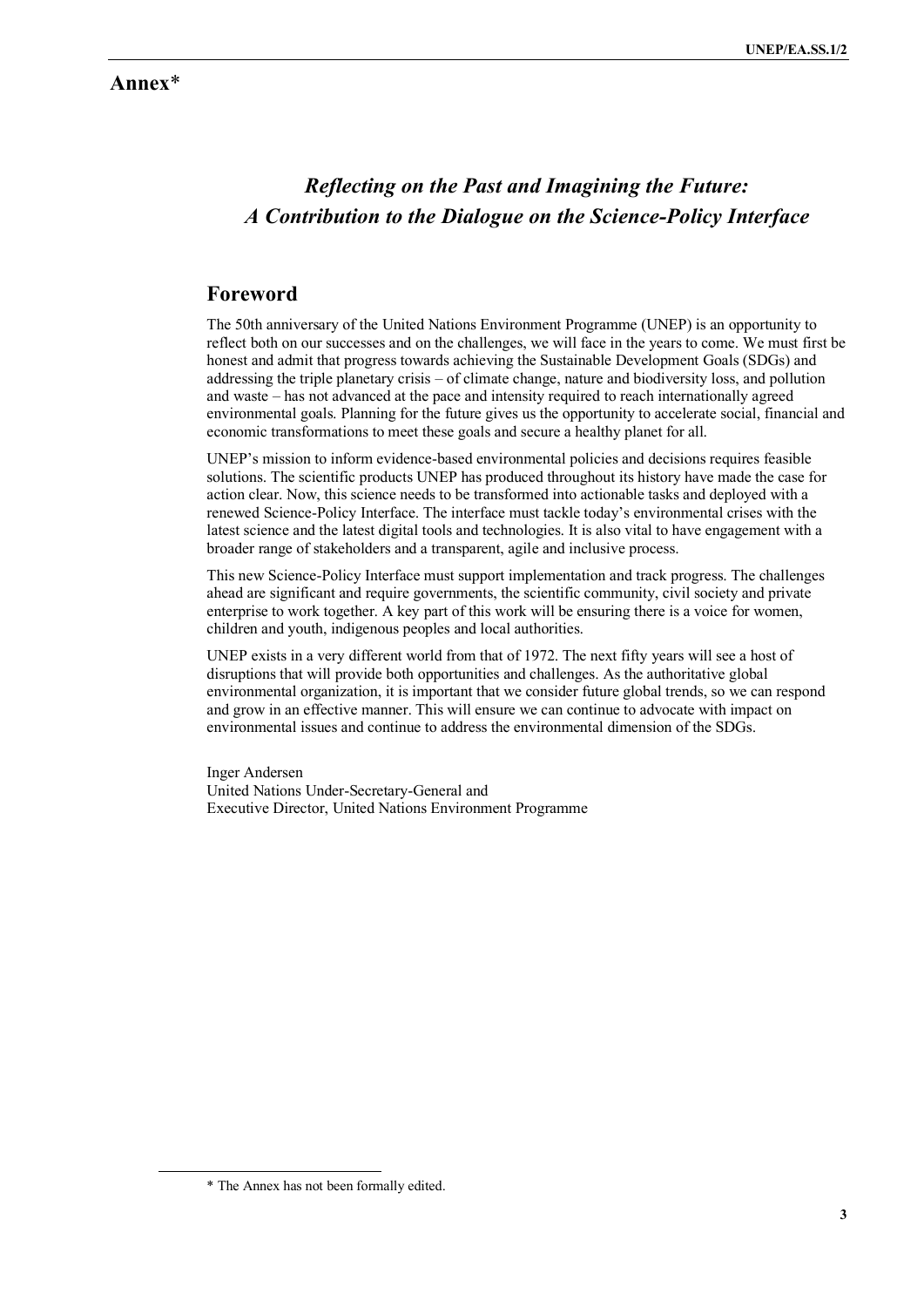### **Purpose**

This paper outlines UNEP's role in the Science-Policy Interface, reflects on past successes and considers the challenges ahead. It also explores how UNEP's work can be strengthened in the policy-making field in the medium to longer term. The paper draws on analysis and findings from a UNEP product survey, as well as impact reports, empirical literature and insights from a recent consultative process led by the UN Committee of Experts on Public Administration on developing strategic guidance for the Science-Policy Interface<sup>2</sup>.

The paper focuses on proposals for new models for a more effective Science-Policy Interface; the role of technology; behavioural change; equity; and participation in enhanced management of the environment. The new models propose ways to strengthen the Science-Policy Interface to support global environmental governance. These new models would ensure processes that are both socially relevant and economically robust, and contribute to inter-generational equity. The paper then introduces a select number of issues that need consideration by UNEP and its stakeholders to secure the future of the planet.

The paper should be viewed as the beginning of a dialogue to support UNEP's approach to the Science-Policy Interface in commemoration of the organization's 50th anniversary, as well as the basis for dialogue with Member States and other stakeholders on Science-Policy Interface approaches in the coming decades.

### **Introduction**

**The story of global environmental governance dates to the Stockholm Conference of 1972.** The United Nations Conference on the Human Environment, and the scientific conferences preceding it, ushered in a new era of international cooperation. The United Nations Environment Programme (UNEP) – born out of the 1972 conference – was among the first tangible expressions of an idea that has become increasingly vital: environmental decisions must rest first and foremost on informed discourse, expert knowledge and the best available scientific information. In the early 1970s, the concepts of global environmental change and international environmental governance were in their infancy. Scientists were just beginning to understand the Earth system and recognize the degree to which humans were transforming it.

**In the 50 years since UNEP was founded, the understanding of the science underlying environmental problems has significantly expanded**. The availability of scientific knowledge and evidence alone, however, has not been sufficient to greatly influence day-to-day individual and collective choices or environmentally sound public policy.

**There remains a disconnection between science and policy.** The disconnection is explicitly recognized in the UN Secretary General's recent report, *Our Common Agenda*, which describes the stark and urgent choices now facing humanity, and points to the  $21<sup>st</sup>$  century's collective challenges that have put the multilateral system under considerable stress.

**A call for a more relevant UN system – with a more prominent science voice.** In the report, the Secretary-General calls for the transformation of the UN system into a new version, able to offer relevant and system-wide solutions to the challenges of the 21<sup>st</sup> century. This transformation will be accelerated through a "quintet of change" focused on: data, analytics, and communications; innovation and digital transformation; strategic foresight; behavioural science; and performance and results orientation. Throughout the report, the Secretary-General calls for change to ensure a prominent voice for science and expertise, where policy and budget decisions should be backed by science.

**Keys to success: Co-creation and bottom-up.** This paper argues that two fundamental changes are needed for the networked multilateralism envisioned in *Our Common Agenda* to be effective and inclusive. First, priority setting on environmental issues needs to be based on co-creation (collaboration). Secondly, local priorities need to be heard during decision-making.

**There is a big opportunity for the upcoming Medium-Term Strategy (MTS) 2022 – 2025 to bring the issue of the Science-Policy Interface to the fore**. The new MTS plots the direction that UNEP will take in the pursuit of an inclusive and effective Science-Policy Interface, where science can "drive financial, economic and behavioural shifts towards sustainable consumption and production patterns to enable transformation at the pace and scale required". Improving the delivery, coherence, and uptake

<sup>&</sup>lt;sup>2</sup> United Nations Department of Economic and Social Affairs. 2021. CEPA strategy guidance note on the Science-Policy Interface. March 2021.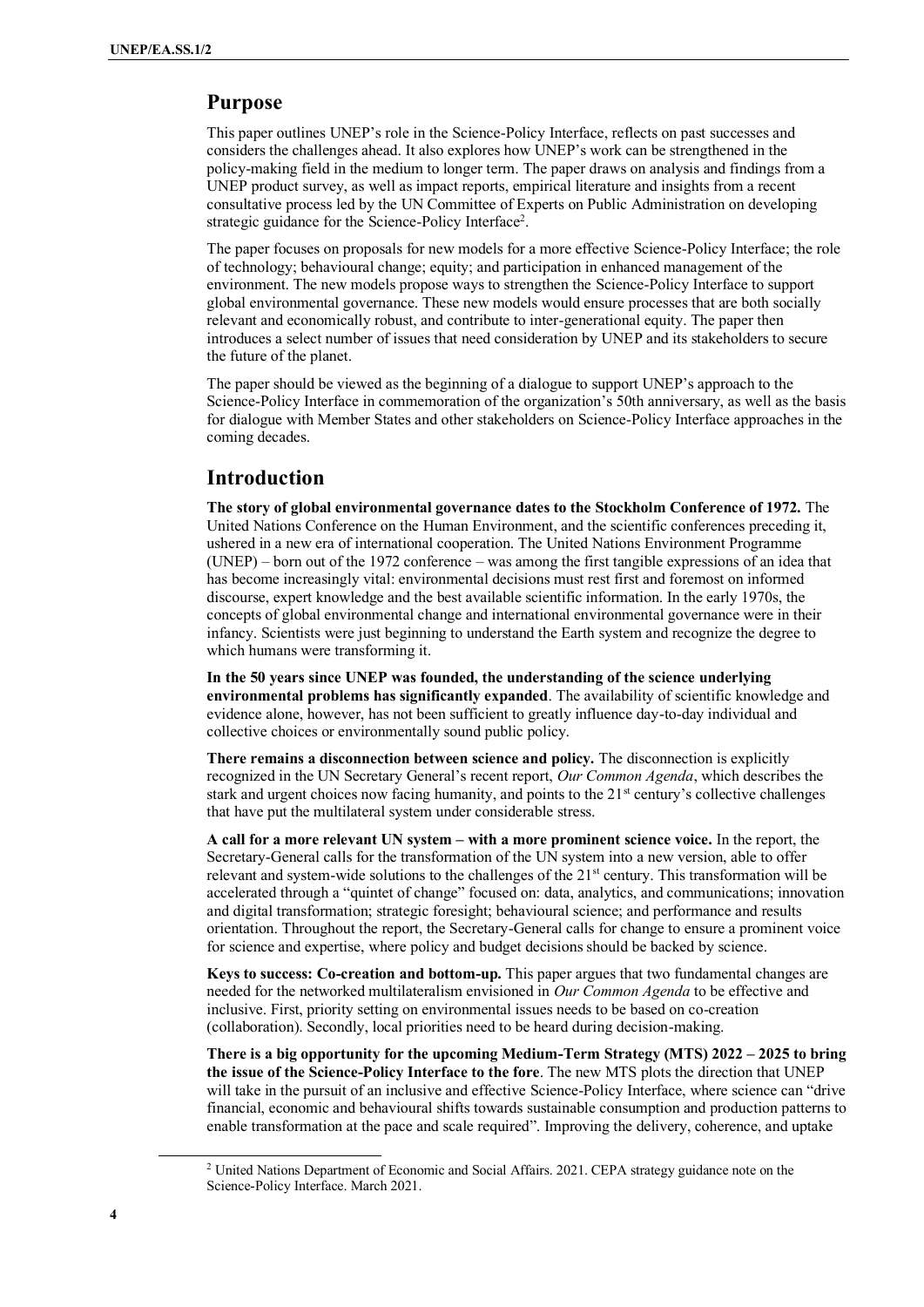of science for transformative action, and closing environmental data gaps, are key priorities outlined in the MTS.

# **Science-Policy Interfaces and UNEP**

**The Science-Policy Interface — a definition.** This paper draws on the generally accepted definition of Science-Policy Interfaces, which was put forward by Van den Hove<sup>3</sup> in 2007:

*Science-Policy Interfaces are defined as social processes which encompass relations between scientists and other actors in the policy process, and which allow for exchanges, co-evolution, and joint construction of knowledge with the aim of enriching decision-making.*

**The Science-Policy Interface has formed the backbone of UNEP's work for the past 50 years**. It has supported a multitude of mechanisms, channels and tools in UNEP's attempts to foster the science-to-policy link. Illustrative examples of UNEP's work in the policy-making field include (see Figure 1): scientific reports, intergovernmental assessment platforms, actor coalitions, advocacy campaigns, formal UN collaborations, international regimes and Multilateral Environmental Agreements (MEAs)

#### Figure 1

**Key Science-Policy Interface mechanisms employed at UNEP (outer ring), core functions (inner ring) and four preconditions for success.** 



**Science-Policy Interfaces are multi-dimensional, diverse and strongly influenced by social and political contexts.** One of UNEP's roles is to clarify complex scientific issues so that they are accessible to policy-makers. This necessitates an agile tailoring of efforts for each Science-Policy Interface context. Such tailoring needs to consider technical and policy related issues where there are varying values, beliefs and perspectives, with regard to the issues being considered<sup>4</sup>.

**Global regimes and key MEAs** play a critical role in ensuring coherence across and within internationally agreed goals, and that the evidence base is used for policy uptake. They work closely with intergovernmental panels and a range of actors, coalitions and expert stakeholders to ensure the best quality and timeliness of science, while embracing different knowledge systems.

**Implementation and uptake: The challenge of the Science-Policy Interface.** There is evidence of a gap between the uptake of a policy and its implementation. This has emerged as a key issue in

<sup>3</sup> Van den Hove, S. (2007). A rationale for science–policy interfaces. *Futures*, 39(7), 807-826.

<sup>4</sup> United Nations Department of Economic and Social Affairs. 2021. CEPA strategy guidance note on the Science-policy interface. March 2021.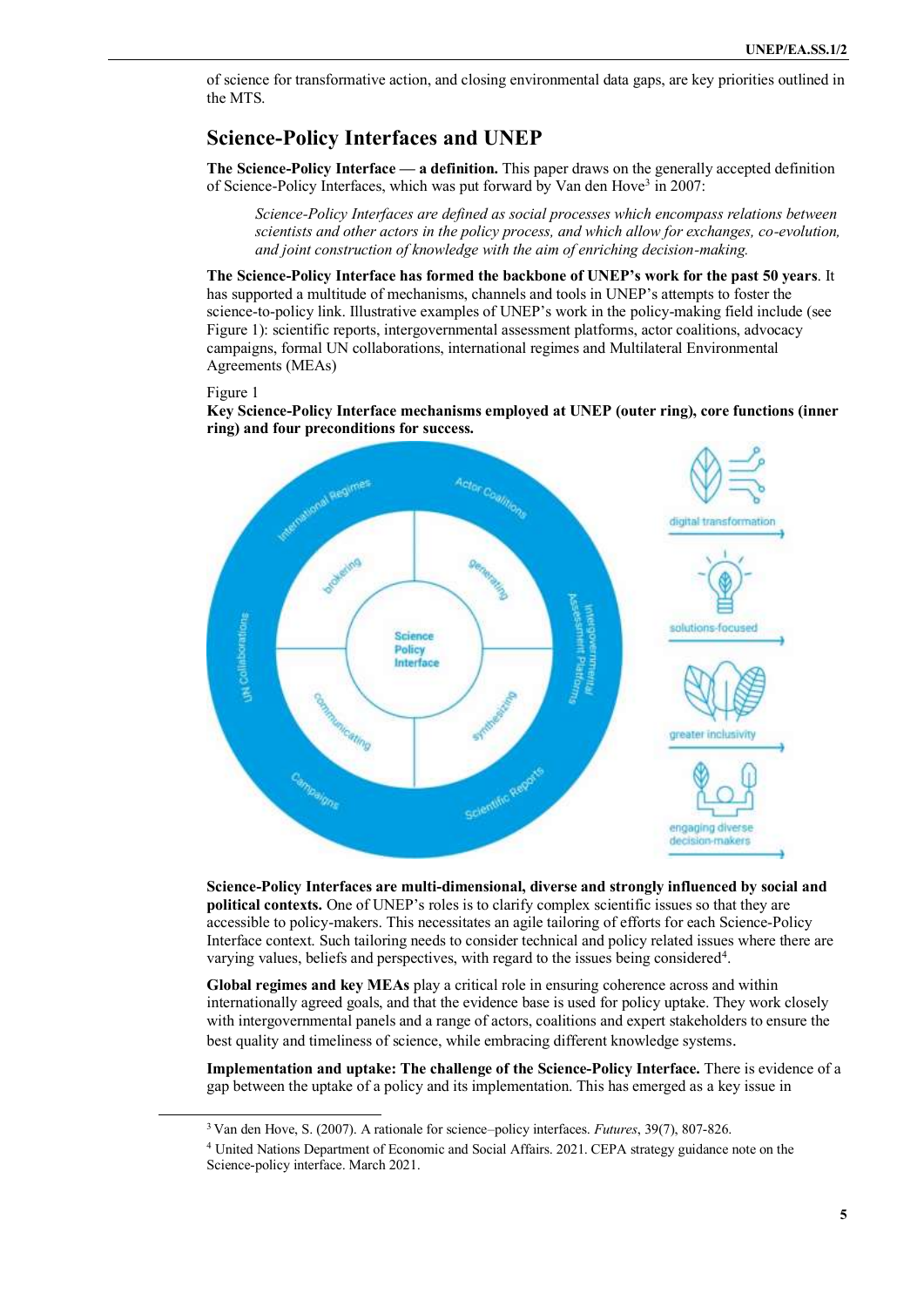achieving both influence and impact. Addressing the gap requires new mechanisms that go beyond the diagnosis of challenges and recognize the interdependency and shared values between science and decision-making<sup>5</sup>. The core questions to be answered, therefore, centre on how Science-Policy Interfaces can help policy-making and programme development be more solution-focused, implementable and effective in pursuit of inclusive, fair and equitable decisions.

**Imperative of exchange of evidence and lessons learned.** Other commentators on Science-Policy Interface theory stress the importance of a productive exchange of evidence between individuals who can use this information to influence the outcomes of policy decisions on the environment. Given UNEP's mandate and operating context, a dynamic Science-Policy Interface can support informed decision-making on the environment, while also engaging a broader array of stakeholders to drive progress on the Sustainable Development Goals (SDGs).

#### **Box 1: The Climate and Clean Air Coalition (CCAC) to reduce Short-Lived Climate Pollutants – an increasingly relevant initiative in the Science-Policy Interface**

Over the past nine years, UNEP's CCAC has consistently emphasized the importance of mitigating methane as a target in its own right, as this will provide a near-term reduction in warming and reduce the impact of ground-level ozone on health and ecosystems.

This was augmented substantially with the launch of the Global Methane Assessment (GMA) by UNEP and the CCAC in 2021. The assessment focused on the need to cut 45 per cent off methane emissions by 2030. This led to a massive increase in the focus on methane during 2021, with the development of a new European Union Methane Strategy (European Commission 2020) that references the work of the CCAC Scientific Advisory Panel (the initial findings of the GMA then under development) and an increased emphasis on methane apparent in the Biden administration's plans. The EU and US are promoting a Global Methane Pledge, which has seen over 30 countries pledge to reduce methane emissions by 2030. The EU has also funded UNEP to develop a new data-driven, actionfocused International Methane Emissions Observatory (IMEO) to improve the ability to monitor methane emissions from industry and inform EU and other national policy on methane.

From the beginning, the CCAC focused on translating the research findings of the original UNEP and World Meteorological Organization (WMO) assessment for use by policy-influencing organizations and policy-makers in national governments. This is based on the understanding that much of the power and responsibility to reduce emissions lies at the national scale. CCAC activities under the SNAP initiative (Supporting National Action and Planning on SLCPs) has driven a change in national agendas to include mitigation of Short-Lived Climate Pollutants (SLCPs). As a direct result of support provided by SNAP and the emphasis placed on SLCPs by the CCAC, three countries – Mexico, Colombia and Chile – have included mitigation targets for black carbon in their Nationally Determined Contributions (NDCs). Importantly, Colombia has said that this is additional to their commitments to reduce CO2 and other greenhouse gases. In its recent NDC, Bangladesh referenced the national SLCP plan developed with support from the SNAP initiative, stating that it is an important resource to help achieve its emission reductions.

# **What are the main Science-Policy Interface functions and where does UNEP fit in?**

**Four policy-making functions.** Science-Policy Interface functions can be defined in a four-part classification, which can help organizations position themselves and determine what they should focus on.

**Given UNEP's mandate and reach, different units or components within the organization collectively fulfil all four functions**: synthesizing, brokering, communicating and, to a limited extent, knowledge generation (Table 1).

**It has been argued that combining these functions requires the integration of science, policy-making, and civil society6,7** . This means simultaneously accepting both scientific methods and social values as sources of legitimacy, even when they might make contradictory claims. Balancing this tension in the Science-Policy Interface is known as "boundary work"6,7. In view of the above functions and definitions, this paper argues that as far as policy-making related work is concerned, UNEP is and should be considered a "boundary organization".

<sup>5</sup> Cvitanovic and Hobday, 2018. Building optimism at the environmental science-policy-practice interface through the study of bright spots. *Nature communications*, 9(1), pp.1-5.

<sup>6</sup> Gluckman et al. 2021.

<sup>7</sup> Gustafsson, K.M. and Lidskog, R., 2018. Boundary organizations and environmental governance: Performance, institutional design, and conceptual development. *Climate Risk Management*, 19, pp.1-11.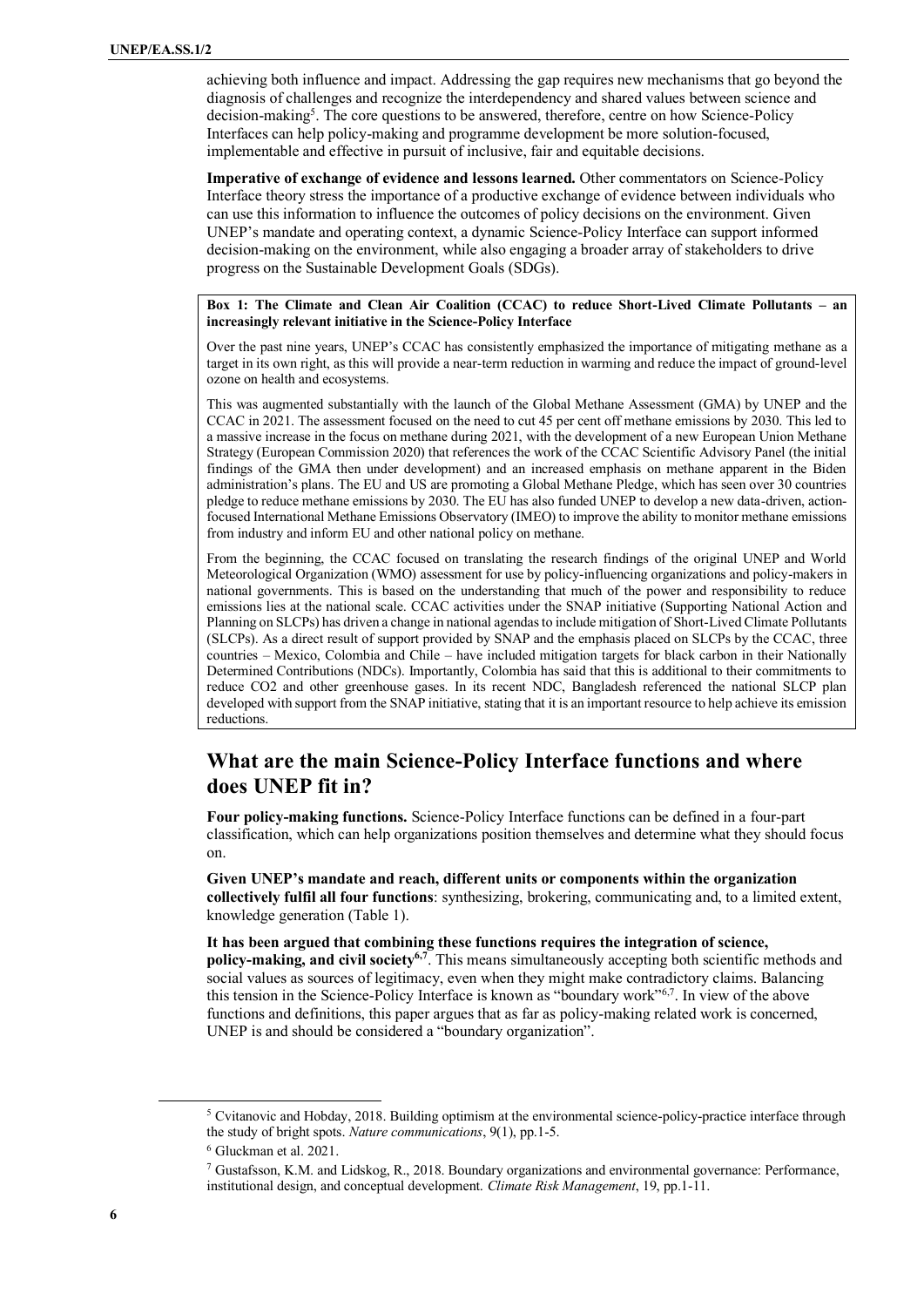| Table 1 |                                                               |  |
|---------|---------------------------------------------------------------|--|
|         | <b>UNEP Science-Policy Interface Mechanisms and Functions</b> |  |

|                                             | <b>Functions</b> |                   |                  |               |  |
|---------------------------------------------|------------------|-------------------|------------------|---------------|--|
|                                             | Generating       | Synthesizing      | <b>Brokering</b> | Communicating |  |
| Mechanism                                   |                  |                   |                  |               |  |
| Scientific reports                          |                  | $\mathbf \Lambda$ |                  |               |  |
| Intergovernmental<br>assessment platforms   |                  |                   |                  |               |  |
| Actor coalitions                            |                  |                   |                  |               |  |
| Advocacy campaigns                          |                  |                   |                  |               |  |
| UN collaborations                           |                  |                   |                  |               |  |
| International regimes<br>(e.g., MEAs, UNEA) |                  |                   |                  |               |  |

**A core mandate of boundary organizations is to protect the integrity of science from political influence, while also protecting values-based input from potential technocracy**<sup>8</sup> . Such a mandate is further supported by the UN Secretary-General's statement in Our Common Agenda that: *"now is the time to end the 'infodemic' plaguing our world by defining a common, empirically-backed consensus around facts, science and knowledge"*. Box 2 outlines how a UNEP-supported policy-making platform co-produces knowledge through its boundary function.

**Box 2: Inclusive knowledge production and building capacity: IPCC & IPBES**

The Intergovernmental Panel on Climate Change (IPCC) and the Intergovernmental Science-Policy Platform on Biodiversity and Ecosystem Services (IPBES) provide governments and other policy-makers with policy relevant scientific information on climate, biodiversity and ecosystem services. Their reports are produced in response to requests from governments. Their rules of procedure ensure policy relevance by allowing governments to approve the initial scoping report and questions to be addressed in the final report, and, at the end, the summary for policy-makers of the assessment. Governments are also invited to provide review comments on drafts. Non-governmental stakeholders, including local communities and the private sector, are invited to take part in this process, making it inclusive.

IPCC assessments provided evidence for the Kyoto Protocol and the Paris Agreement. IPBES assessments supported the development of the post-2020 global biodiversity framework under the Convention on Biological Diversity. Other users of the reports include national governments, UN organizations, other multilateral environmental agreements, global financial institutions, development agencies, business and industry, and civil society.

The work of the IPCC has highlighted how policy-making activities can be distinguished from the production of scientific research. With climate change in particular, evidence alone has not been sufficient to influence political outcomes. Science-policy efforts increasingly reflect this dynamic and seek to promote the use of this evidence in policy development processes. They include the role of stimulating political debate about specific issues, where adequate policy processes to consider that evidence do not exist.

The work of IPBES is based on a conceptual framework approved by governments that ensures an integrated approach to biodiversity and ecosystem services, from the analysis of status and trends to social implications, the direct and indirect causes of biodiversity and ecosystem loss, and the actions that can be taken to ensure a better future for all. Guided by a multidisciplinary expert panel, IPBES builds capacity through specific interventions to enhance the knowledge and skills of institutions and individuals – thus enabling deeper and more meaningful engagement, and an increased uptake of its products.

# **Success and Failure in using Science to Advance Policy**

**Gaps between scientific knowledge and uptake**. The UNEP report *Making Peace with Nature* highlights that society is failing to meet most of its commitments to limit environmental damage. It is important to note that these commitments are based on a generally agreed understanding of the underlying science. The report concludes that: "*The international community has set targets, informed by science, in multilateral agreements for protecting natural assets and limiting harmful environmental change. Despite some progress, efforts to date have failed to meet any of the agreed* 

<sup>8</sup> Guston, D. 2001. Boundary Organizations in Environmental Policy and Science: An Introduction. *Science, Technology, & Human Values* 26(4): 399–408.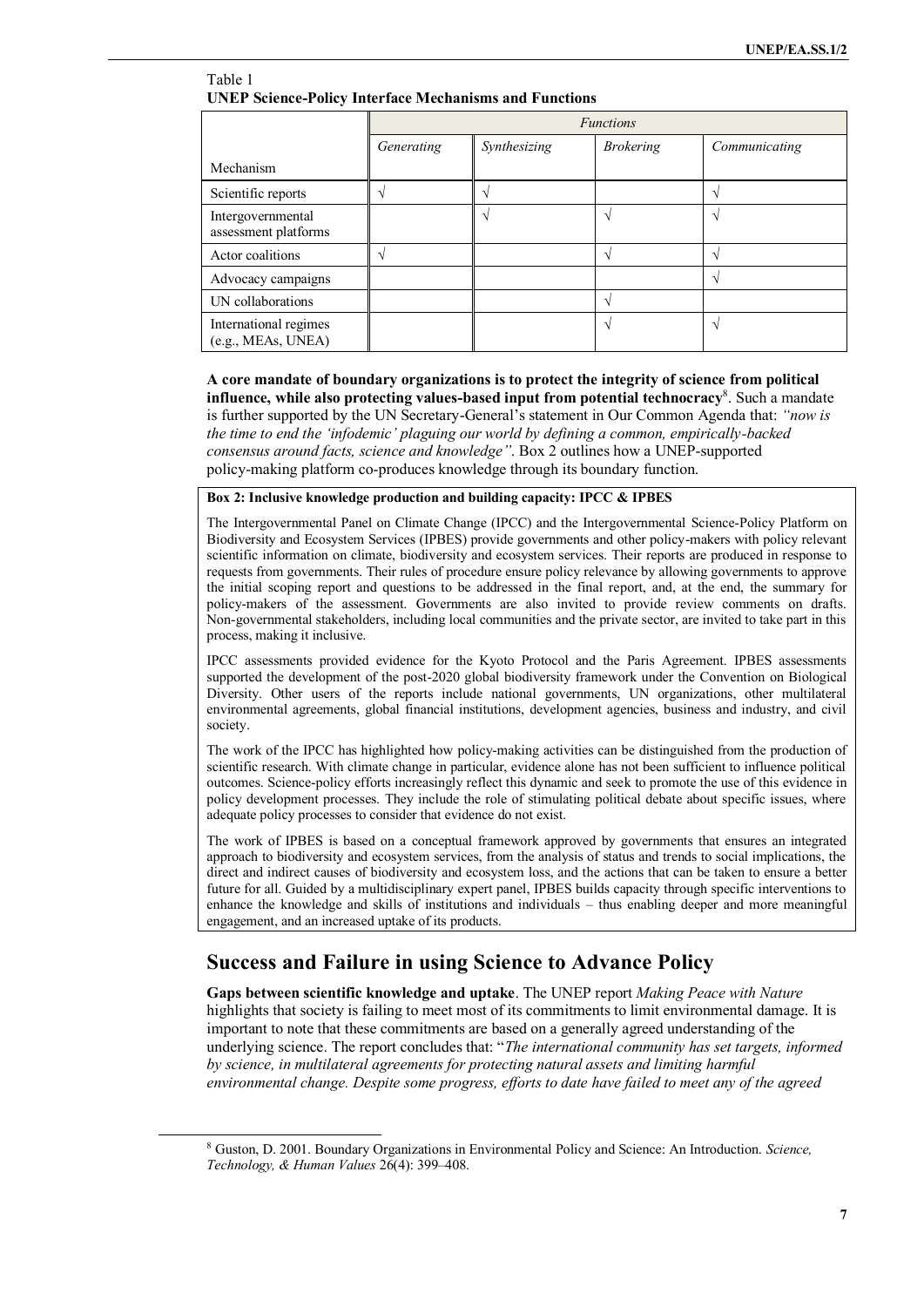*targets.*"<sup>9</sup> Clearly there is a gap between scientific knowledge and policy uptake, with a recognition of the need for new constituency building mechanisms and society's support for reform.

**The science is clear. Policy uptake is not.** *Making Peace with Nature* makes the following sobering statements about gaps in the Science-Policy Interface:

- The world is not on course to fulfil the Paris Agreement to limit global warming to well below 2°C above pre-industrial levels, let alone meet the 1.5°C aspiration.
- None of the global goals for the protection of life on Earth have been fully met, including those in the strategic plan for biodiversity 2011–2020 and its Aichi biodiversity targets.
- Society is not on course to achieve land degradation neutrality, where degradation is minimized and offset by restoration.
- Many of the targets for conservation, restoration and sustainable use of oceans, coasts and marine resources will likely not be fully met $10$ .

**In some areas, science and policy uptake have been in sync.** There are examples of successful translation of science to policy. The two most often quoted are the "healing" of the hole in the ozone layer, and the phasing out of lead in petrol (Figure 2 and Box 3). Others include recent action to reduce methane via the work of the CCAC (Box 1) and the Stockholm Convention on persistent organic pollutants. Other more programmatically oriented success stories such as the United for Efficiency (U4E) and Seed Capital Assistance Facility (SCAF) (Box 3) offer insights into the importance of partnerships and cooperation with non-state and sub-national actors – including the private sector – to catalyse action.

#### **Box 3: Science-to-Policy Successes:**

#### United for Efficiency [\(https://united4efficiency.org/\)](https://united4efficiency.org/)

United for Efficiency (U4E) was established as a UNEP-led global market transformation initiative, supported by the leading global electrical product manufacturing companies and organizations with a shared interest in transforming markets for lighting, appliances and equipment. U4E supports developing countries and emerging economies to move to energy-efficient appliances and equipment. Examples from Asia and the Global South are further outlined in Annex 2 and 3.

#### Seed Capital Assistance Facility (SCAF)

The SCAF is a public sector donor-funded Project Preparation Facility (PPF) designed to address the need for early-stage finance for the deployment of renewable energy assets in developing countries. In its first ten years, SCAF has supported 23 partners across 176 projects. These projects are expected to result in the avoidance of 4.68Mt CO<sup>2</sup> per annum and create more than 17,000 jobs.

#### The Era of Leaded Petrol is Over<sup>11</sup> (UNEP 2021b)

When the last service stations finally stopped selling leaded petrol in July 2021, the use of leaded petrol ended globally. This followed an almost two decades-long campaign by the UNEP-led global Partnership for [Clean](https://www.unep.org/explore-topics/transport/what-we-do/partnership-clean-fuels-and-vehicles)  [Fuels and Vehicles](https://www.unep.org/explore-topics/transport/what-we-do/partnership-clean-fuels-and-vehicles) (PCFV). Since 1922, the use of tetraethyllead as a petrol additive to improve engine performance has been a [catastrophe for both the environment and public health.](http://who.int/bulletin/archives/80(10)768.pdf) By the 1970s, almost all petrol produced around the world contained lead. Lead in petrol was [one of the most serious environmental threats to](https://documents1.worldbank.org/curated/en/627231468764982874/pdf/multi-page.pdf)  [human health](https://documents1.worldbank.org/curated/en/627231468764982874/pdf/multi-page.pdf) when UNEP began its [campaign](https://www.unep.org/news-and-stories/story/inside-20-year-campaign-rid-world-leaded-fuel) to eliminate it in 2002. Banning the use of leaded petrol is [estimated](http://www.csun.edu/~vchsc006/lead.pdf) to prevent more than 1.2 million premature deaths each year, increase IQ points among children, save USD 2.45 trillion for the global economy and decrease crime rates.

<sup>9</sup> United Nations Environment Programme 2021. Making Peace with Nature: A scientific blueprint to tackle the climate, biodiversity and pollution emergencies. Nairobi. [https://www.unep.org/resources/making-peace-nature.](https://www.unep.org/resources/making-peace-nature)  p.22.

<sup>10</sup> Ibid, pp-22-23.

<sup>11</sup> UNEP press release, August 31, 2021. Era of leaded petrol over, eliminating a major threat to human and planetary health. https://www.unep.org/news-and-stories/press-release/era-leaded-petrol-over-eliminating-majorthreat-human-and-planetary.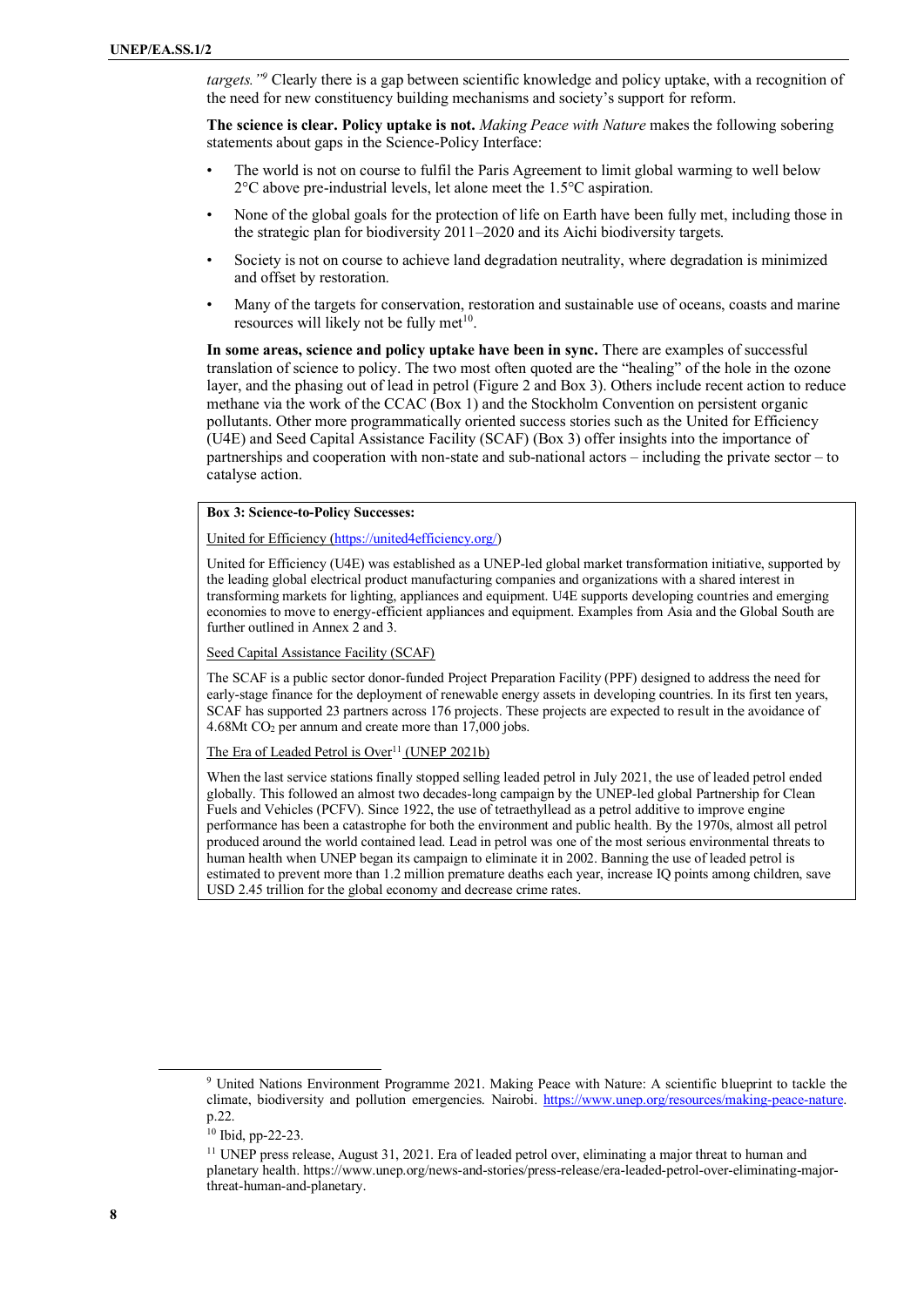

Figure 2 **Milestones in the history of Stratospheric Ozone Depletion<sup>12</sup>**

The Montreal Protocol is widely seen as a successful demonstration of what environmental multilateralism can achieve when science, diplomacy and the private sector cooperate to implement international environmental agreements, and when the multiple Science-Policy Interface channels outlined in Table 1 are used congruently. Our understanding of ozone layer science is strongly supported by the four-yearly Scientific Assessment of Ozone Depletion. It is also important to acknowledge that the process to resolve depletion of the ozone layer started in the mid-1980s, and hence has taken many years to solve. Understanding the complex links between ozone depletion and climate change, and the negative feedback loop discovered by the most recent intergovernmental assessments, was critical to the Protocol's success (e.g., the Kigali Amendment) and brokering consensus on the approach.

# **Why Success and Why Failure?**

**Unclear what type of policy-making engagement is most effective.** Table 1 indicates that different Science-Policy Interface mechanisms fulfil different functions. However, information on how effective these different mechanisms is lacking. As with most initiatives aimed at improving policy outcomes, it is difficult to attribute success and impact to a Science-Policy Interface strategy alone.

<sup>&</sup>lt;sup>12</sup> UNEP 2021. Making Peace with Nature: A scientific blueprint to tackle the climate, biodiversity and pollution emergencies. Nairobi.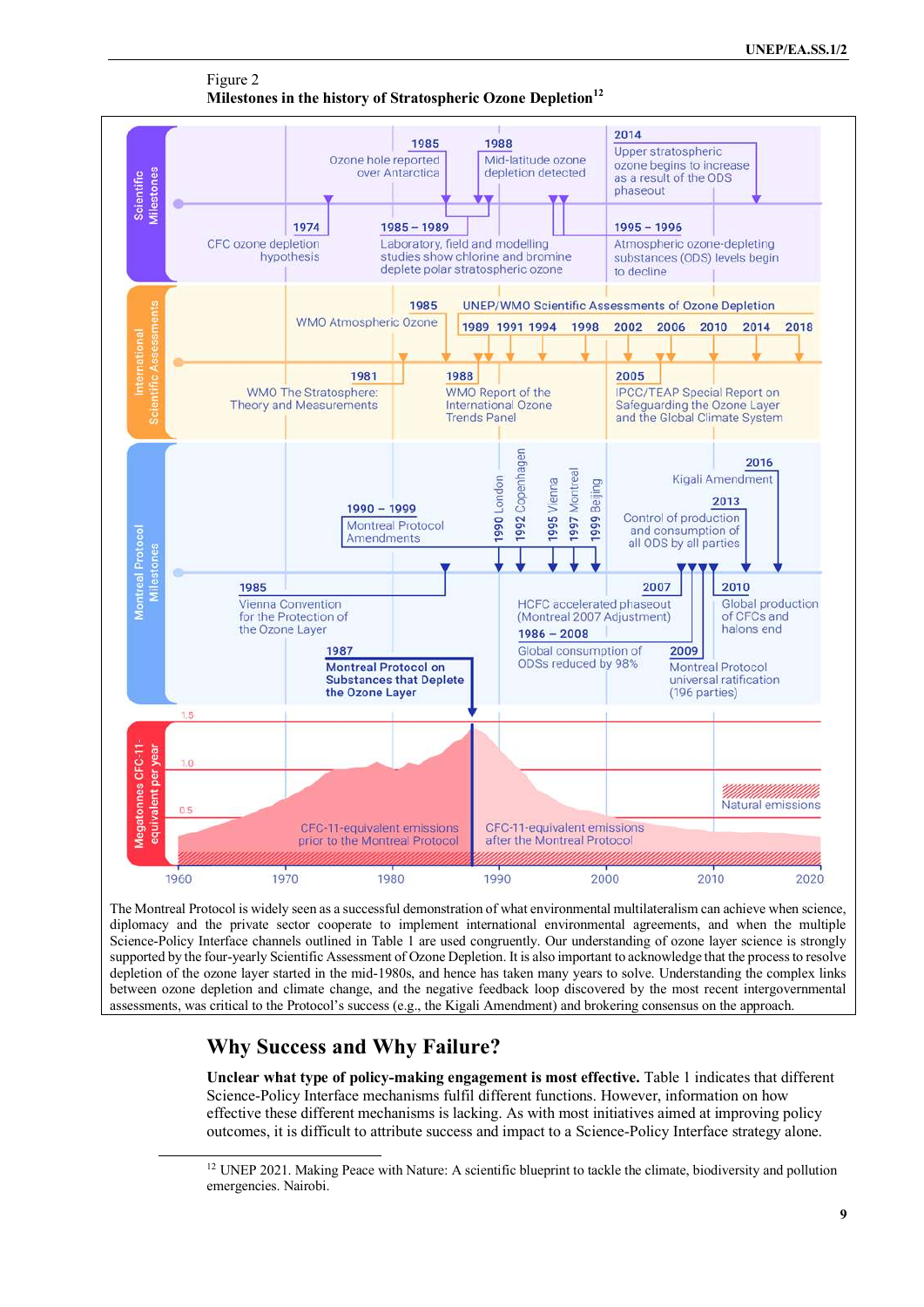In policy-making and social debates, scientific evidence is considered alongside other factors (political, social, economic, ethical, etc.). These factors are weighted depending on the context, and so scientific evidence may be in competition with other legitimate interests.

**General Principles for successful Science-Policy Interface** implementation have been identified by the United Nations Committee of Experts on Public Administration (CEPA), UNDESA<sup>13</sup>:

- *"Science-Policy Interfaces are often issue-specific networks of boundary organizations and individuals nested within the larger national knowledge ecosystem (e.g., commission or expert panels embedded within a statutory agency).*
- *Science-Policy Interfaces are aimed primarily at unstructured (often contentious) policy issues, with the goal of jointly framing and structuring the problem and co-developing evidence to inform solutions.*
- *Boundary work within Science-Policy Interfaces should acknowledge the socially constructed nature of both policy problems and the knowledge brought to bear.*
- *Boundary work in Science-Policy Interfaces is a non-linear and iterative process that can evolve over time as the policy problem evolves in an interdependent (mutually influencing) way.*

**What causes policy uptake to be elusive? Absence of iterativity and inclusivity?** The social science literature is filled with theories about how the success of Science-Policy Interface approaches might be measured. The predominant theory is that Science-Policy Interface mechanisms that reduce both scientific uncertainty and public controversy – and are credible, relevant and legitimate – can be considered successful. But even when Science-Policy Interface approaches applied to dealing with failures are credible, relevant and legitimate, success can still be elusive. This suggests that there may be other external factors that are necessary to maximize credibility, relevance and legitimacy. Experience gained from the success stories indicates that these factors could be defined as "iterativity" and "inclusivity/representation".

**Key ingredient for success: Iterative dialogue – Science, policy and stakeholders.** "Iterativity" is defined as "continuous multi-directional interaction that goes beyond simple repetition, building on previous practices, learning from success and failure, and fostering evolution of constructive relationships and knowledge itself among all participants<sup>14</sup>". The argument goes that Science-Policy Interface mechanisms are likely to have greater impact when they facilitate iterative dialogues among science, policy, and stakeholders. This suggests that it is not just the final published product of synthesized knowledge that should be considered, but also the processes and interactions that led to it.

**Iterative process — as important as the science itself.** Different viewpoints and interests are involved in any process. The iterative process of gathering and negotiating the meaning of scientific findings for policy among a wide array of actors is as much, if not more, a part of the impact of a Science-Policy Interface as the assessment document that is produced. It is suggested that the interactions between actors influences their "beliefs, values and behaviour", and that "enhancing the opportunities by which researchers and government representatives, in multilateral agreements, exchange knowledge in an iterative manner, is decisive to their success<sup>15</sup>".

# **The Need for More Dynamic and Iterative Approaches to the Science-Policy Interface**

**Science to policy is rarely a one-way street; it meanders back and forth.** The link between science and policy used to be thought of as a linear process in which scientific information is produced by scientists then relayed to decision-makers who develop necessary policy<sup>16</sup>. This "one-way" model does not appear to function well as way of describing how the Science-Policy Interface process works for UNEP in the contemporary world. However, it may still have utility as a normative model in certain circumstances where science is applied to a well-defined situation in which consensus has

<sup>&</sup>lt;sup>13</sup> United Nations Department of Economic and Social Affairs. 2021. CEPA strategy guidance note on the Science-policy interface. March 2021.

<sup>14</sup> Sarkki, S., R. Tinch, J. Niemela, U. Heink, K. Waylen, J. Timaeus, J. Young, A. Watt, C. Neßho, S. van den Hove (2015) Adding 'iterativity' to the credibility, relevance, legitimacy: A novel scheme to highlight dynamic aspects of science–policy interfaces. *Environmental Science & Policy* 54. pp. 505–512.

<sup>&</sup>lt;sup>15</sup> Riousset P., C. Flachsland, and M. Kowarsch (2017) Global environmental assessments: Impact mechanisms. *Environmental Science & Policy* 77. pp. 260–267.

<sup>&</sup>lt;sup>16</sup> Dunn, G., and Laing, M. 2017, Policy-makers Perspectives on Credibility, Relevance and Legitimacy (CRELE). *Environmental Science and Policy* 76: 146-152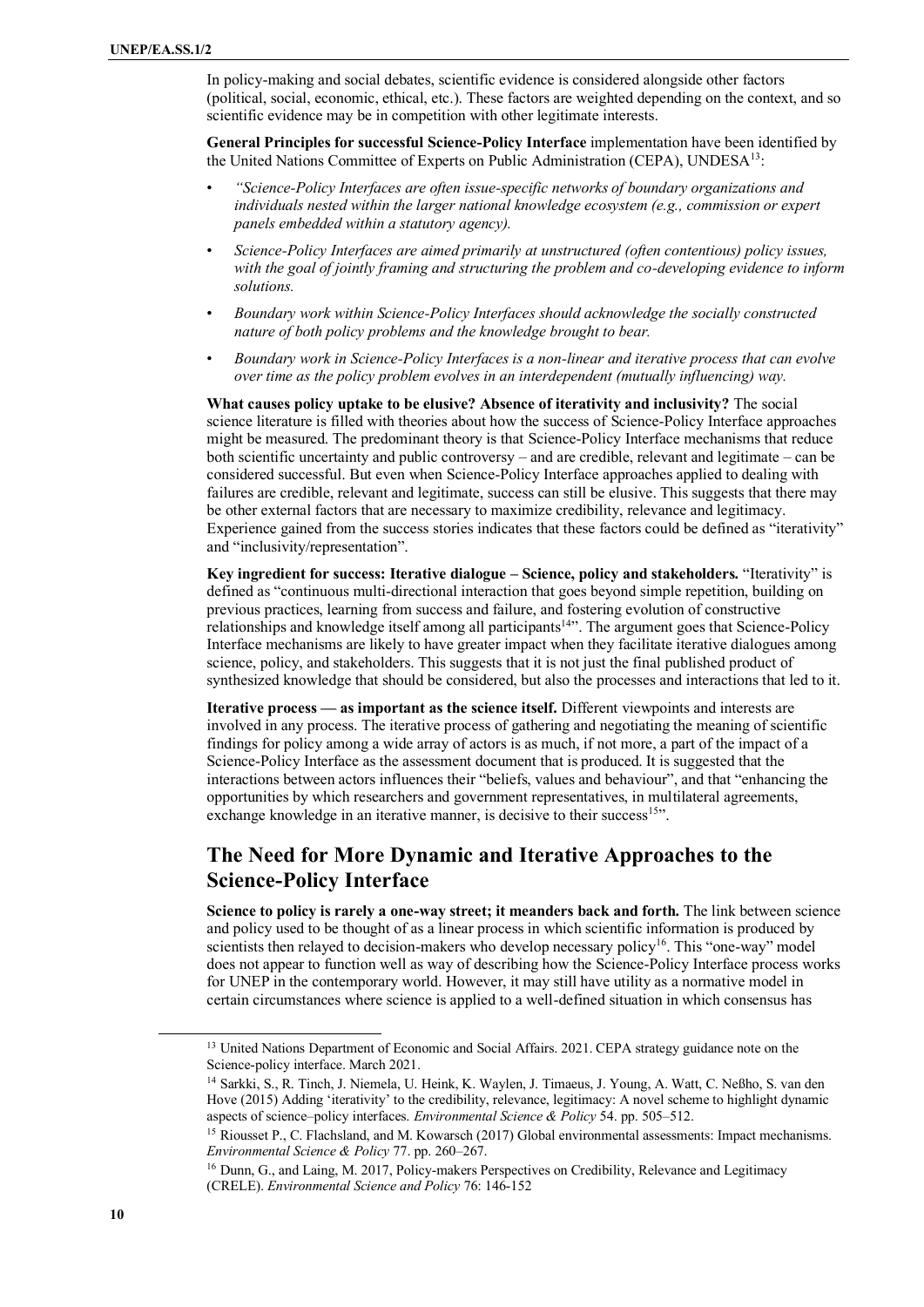already been reached on how an issue should be framed and the type of knowledge needed to address the problem.

**UNEP's iterative process of policy-making-society, underpinned by practical actions and implementation.** For UNEP, science is not often applied to a specific, well-defined situation. A more realistic descriptive and normative model is iterative in nature. In this model of Science-Policy Interface mechanisms, experts, non-experts and policy professionals jointly identify the relevant knowledge gaps and the type of evidence required to fill them. This seems to more accurately describe how UNEP's recent approaches to the Science-Policy Interface have worked, and how Science-Policy Interface strategy should be thought of in the future. Experience in environmental management and governance has shown that Science-Policy Interfaces are most effective when they explicitly link science, policy and society and account for the practical, tangible actions that will impact communities and natural systems in an iterative way<sup>17</sup>.

**Science does not operate in a social or political vacuum.** The COVID-19 pandemic has put paid to any notion of the Science-Policy Interface being an uncomplicated relationship between science and policy, with a linear transfer of knowledge from experts to policy-makers. The pandemic is the latest and most dramatic manifestation of a collective-action problem. It has been a stress test for science and has allowed for deliberation on the prevailing Science-Policy Interface models. The COVID-19 threat demonstrates that science is not static, but influenced by and influences the societies and cultures in which it unfolds<sup>18</sup>. As science continues to unfold in real time, the way evidence is inserted into policy-making requires Science-Policy Interface models that deliberately allow for diverging viewpoints, while protecting independence, transparency and trust, as there are competing scientific views and policy prescriptions.

**Draw on transdisciplinary social sciences to resolve different viewpoints.** Both scholars and practitioners have recognized that policy processes can be complex and contradictory because different stakeholders view the world differently. Beyond providing evidence, science policy activities now seek to promote the use of evidence to build specific policies, as well as offer insights about the implications of certain policy choices, with a far greater role for social sciences – especially economics – and transdisciplinary practices to resolve diverging viewpoints.

**The role of political actors representing diverse and often conflicting values and interests must be recognized and addressed.** The task of Science-Policy Interface practitioners is to reveal and clarify disputes over policy values and to explore the viability and consequences of policy choices that are available to confront environmental problems.

**The failure of current Science-Policy Interface strategies to take account of diverse scientific viewpoints when confronting the pandemic situation has led to two positive developments**. The first is that it is now abundantly clear that Science-Policy Interface mechanisms must adopt iterative processes that enable consensus on the framing and structuring of problems, to synthesize evidence from multiple perspectives. Science-Policy Interface processes must help facilitate the exchange of scientific evidence and place it in the context of surrounding social values. The second positive development is that the pandemic has spawned a plethora of "evidence-to-policy" tracking systems. The significance of these for UNEP will be discussed later.

# **Developing a new Science-Policy Interface Strategy for UNEP: Underlying Pre-Conditions**

**UNEP's future Science-Policy Interface approach should be based on four pre-conditions for success**. These are all based on the need for capacity building across the actions and tools:

- **Digital transformation,** enabling open accessible and transparent data, information and knowledge;
- Placing significantly more emphasis on **proposing solutions**, as opposed to highlighting the environmental challenges and barriers;
- Engaging with a **variety of decision-makers**; and
- Embracing a more **diverse range of stakeholders**.

<sup>&</sup>lt;sup>17</sup> United Nations Environment Programme 2021. Making Peace with Nature: A scientific blueprint to tackle the climate, biodiversity and pollution emergencies. Nairobi.

<sup>18</sup> Ball, P., 2021. What the COVID-19 pandemic reveals about science, policy and society. *Interface Focus*, 11(6), p.20210022. https://royalsocietypublishing.org/doi/10.1098/rsfs.2021.0022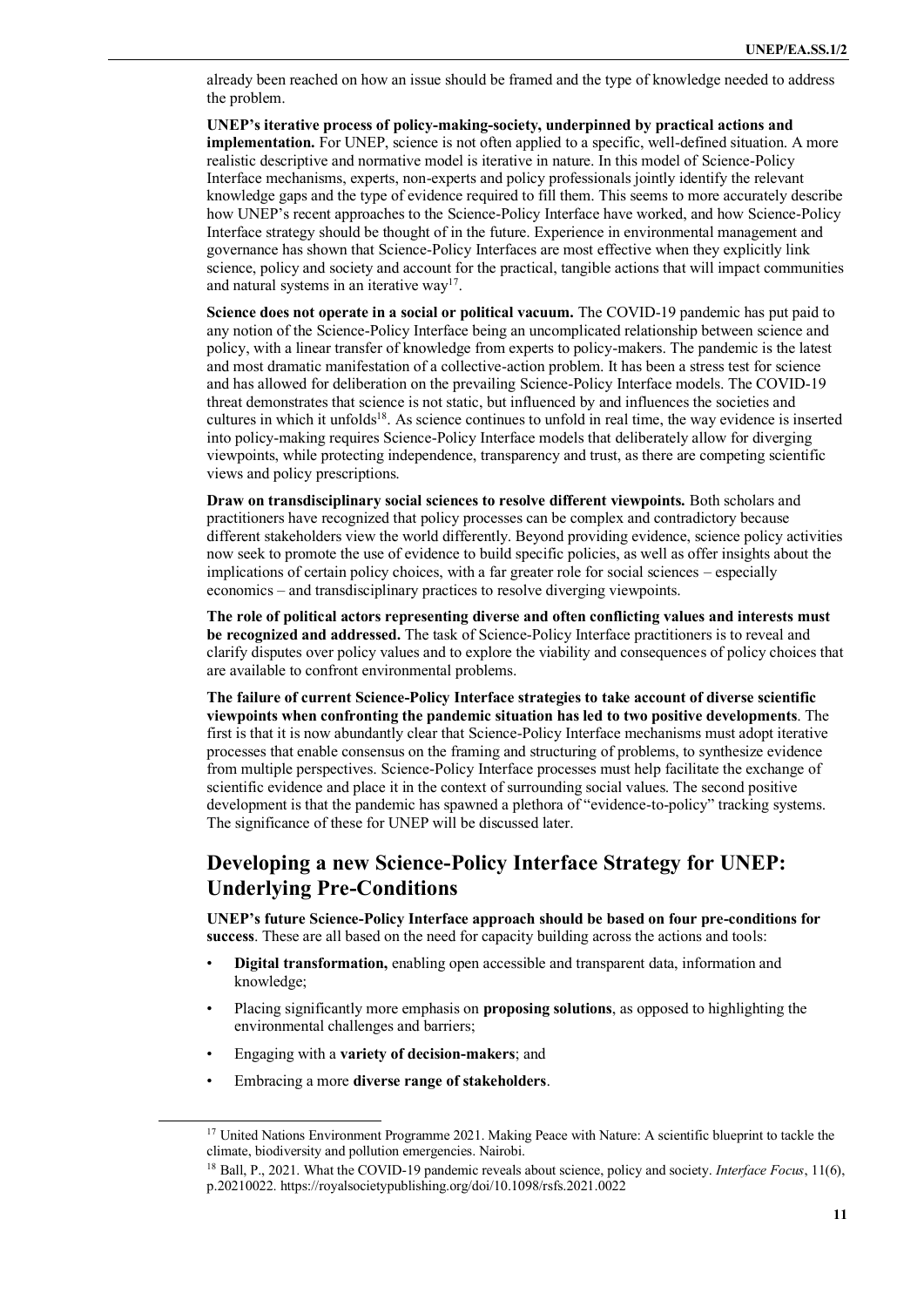## **Digital transformation**

**Two-speed transformation: Private sector at high speed; public sector not.** Digital transformation is resulting in an unprecedented acceleration in the sharing of ideas, data, and knowledge within and beyond the scientific community, and across the public-private interface. Digitalization is moving exceptionally fast in the private sector, and there is a real risk that the public sector and civil society – including some scientific researchers – will fall even further behind. Should this gap continue to widen, a significant number of opportunities to tackle the triple planetary crises and make progress on achieving the SDGs will be lost.

**An effective Science-Policy Interface depends on unfettered access to the best available data**, **information and knowledge.** While information is now instantly available to almost anyone, anywhere in the world, scientists and policy-makers still lack consistent and rapid access to information to enable them to make sound decisions regarding urgent global environment challenges. According to a 2021 UNEP report<sup>19</sup>, 58 per cent of the 92 SDG indicators covering the environmental dimensions of sustainable development under the 2030 Agenda could not be measured due to a lack of data.

**An open data infrastructure and a digital ecosystem for the planet also requires global environmental data principles, safeguards, standards and norms.** There is therefore a need for widespread ownership and use of data, with holders of data being accountable to both governments and people. While open access is an option (see, for example, the ongoing UNESCO Open Science Initiative<sup>20</sup>), users must be able to trust that the data are high-quality and that users' privacy and intellectual property are protected. Users will further want assurances that the algorithms that process those data are transparent, to prevent the spread of fake environmental data that could be used to manipulate policies, markets, and public opinion.

**Massive increase in environmental data.** There has also been enormous growth in both the number of people and entities (public and private) that collect environmental, economic and other data. This is reflected in the methods they use, which include satellites and drones, remote cameras and other sensors, the Internet of Things and mobile phone applications. The methods of analysing those data have also become increasingly sophisticated, as have the means of communicating such analyses for policy-makers.

**UNEP's embrace of the digital transformation.** Digitalization is affecting, and will continue to affect, not only how reports are produced and disseminated, but how actor coalitions are organized, how campaigns are undertaken and how intergovernmental policy-making platforms work. The importance of this transformation is recognized in UNEP's *Medium-Term Strategy for 2022-2025*, which includes a Digital Transformation subprogramme focusing on accelerating and scaling environmental sustainability by applying data, digital technologies and solutions. Accordingly, UNEP will embed a clear focus on the Science-Policy Interface in UNEP's digital transformation engagement, seeking to enhance the tools UNEP can offer to Member States and stakeholders.

# **Proposing solutions**

**A decisive move towards proposing and assessing policy solutions.** While UNEP will still be expected to highlight the nature of environmental challenges, stakeholders are increasingly expecting UNEP to place greater emphasis on providing solutions and assessing their implications through, for example, scenario-building, predictive analytics and a new generation of integrated assessment models<sup>21,22</sup>. Science-Policy Interfaces require a constant balancing of the objectivity of science against the need to debate issues in political contexts while also providing policy-makers with the tools to explore alternative solutions to difficult problems in the face of incomplete, uncertain or contradictory information.

**From describing the state of the environment to describing possible solutions**. Box 4 outlines how the flagship Global Environment Outlook process has evolved over time from a focus on problems to synthesizing evidence from multiple perspectives, which resulted in the provision of policy solutions.

<sup>&</sup>lt;sup>19</sup> United Nations Environment Programme, 2021. Measuring Progress: Environment and the SDGs.

<sup>&</sup>lt;sup>20</sup> UNESCO Open Science Initiative <https://www.unesco.org/en/natural-sciences/open-science>

<sup>&</sup>lt;sup>21</sup> Pereira et al., 2021. Advancing a toolkit of diverse futures approaches for global environmental assessments. *Ecosystems and People*, 17(1):191-204.

<sup>22</sup> Kowarsch, et al., 2017. A road map for global environmental assessments. *Nature Climate Change,* 7(6), pp.379-382.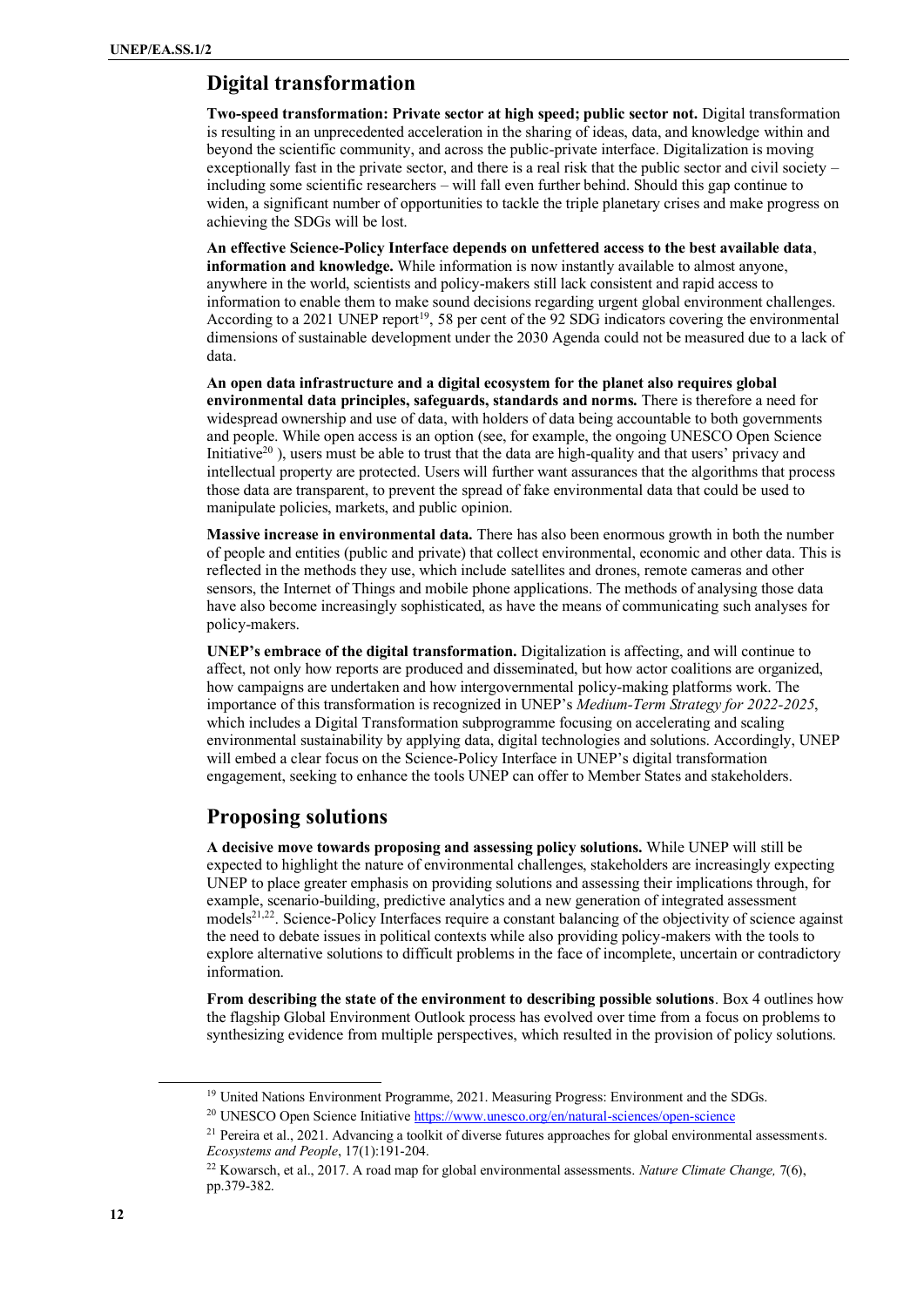#### **Box 4: The Evolution of the GEO: From State of the Environment to Policy Solutions**

Since its inception in 1995, UNEP's Global Environment Outlook (GEO) has informed many aspects of UNEP's policy-making work. GEO has evolved from a publication that mainly assessed the state of the environment to an iterative co-creation process which looks at different policy solutions and the effectiveness of global policy responses to environmental challenges. The most extensive effort on policy analysis and assessment was published in the sixth edition of GEO, in March 2019. In this publication, 10 chapters were dedicated to developing a policy effectiveness assessment methodology and then applying it to 25 case studies from around the world. The main conclusion of this analysis was that policies that are targeted at cleaning up an environmental problem after it has happened are not very effective, while policies that address the root causes of the environmental problem typically have more impact.

As a result of these findings, Member States have undertaken a two-year effort to determine the future of the GEO process and its publications. One key outcome of this work is that GEO should not only analyse the problems and possible solutions, but that it should expand its work in capacity building, knowledge generation and policy support to Member States. This recognition that UNEP's Science-Policy Interface must expand beyond simple analysis of environmental problems towards providing support services is a new and exciting development. This will allow GEO to not only examine what is happening but also help Member States develop pathways for how to solve these environmental challenges.

### **Engaging with different decision-makers**

**A pre-condition for science to influence policy is for broad engagement with an array of decision-makers**. Science-Policy Interfaces and socio-political debates draw on and build upon an inclusive and distributive environmental multilateralism at global, regional and national levels. This means that Science-Policy Interface design should be based on the understanding that, while science advances through a rigorous process of testing multiple working hypotheses, effective policy-making must rest on inclusive debate and negotiation. The Science-Policy Interface can in fact be seen as a kind of co-creation of a diverse range of actors, including scientists, policy experts, governmental officials, local communities and private sector interests.

### **Embracing a more diverse range of stakeholders**

UNEP is committed to continue to move in the direction of open science, with a deeper focus on transparent and accessible knowledge and evidence that is developed and shared through collaborative networks.

**Beyond tokenism: Ensuring meaningful engagement of youth, women and indigenous people, and ensuring equitable representation***.* As noted previously, engagement with those with different knowledge and experience benefits the Science-Policy Interfaces and the socio-political debates around them.

**Giving young people a meaningful seat at the table.** Today's youth bring innovative ideas and solutions to the most pressing global challenges. Their passion, creativity and guidance are needed to strengthen environmental science and policy for a healthier, better future. Leveraging these voices as a force for change will advance Science-Policy Interfaces through advocacy, innovation and pressure for a new social contract between and within generations. Through the Youth 2030 Strategy and Our Common Agenda, the United Nations has set a pathway to work effectively with and for young people, serving as a roadmap to meaningful engagement. Accordingly, and informed by the above, UNEP is seeking to deepen and strengthen youth engagement, building on progress already made.

**Ensuring a focus on women.** Women's role in science and decision-making has been historically underemphasized. X-rays, environmental movements and even the discovery of dark matter were all due to the work of female scientists, yet in most cases they received little recognition. Women scientists have a vital part to play in scientific leadership and in contributing to stronger, more inclusive Science-Policy Interfaces. Inclusion is about giving a seat at the table to those groups who are currently not present and supporting them to engage in wider processes of decision-making to ensure that their rights and needs are recognized. An inclusive approach recognizes that people are different and need different support and resources to ensure that their rights are realized. It is vital that UNEP continues to address these gender asymmetries and work towards a future where scientific advancements are unhindered by gender bias and stereotypes.

**Science must include adequate geographical representation, including strong engagement from the global south as well as voices with indigenous and local knowledge and be based on the principle of "open science"**. There is also a clear need to strengthen the science voices from and in the global south through greater inclusion and enhanced public investment. Indeed, more inclusive, diverse knowledge systems may drive more successful transitions from science to policy. Indigenous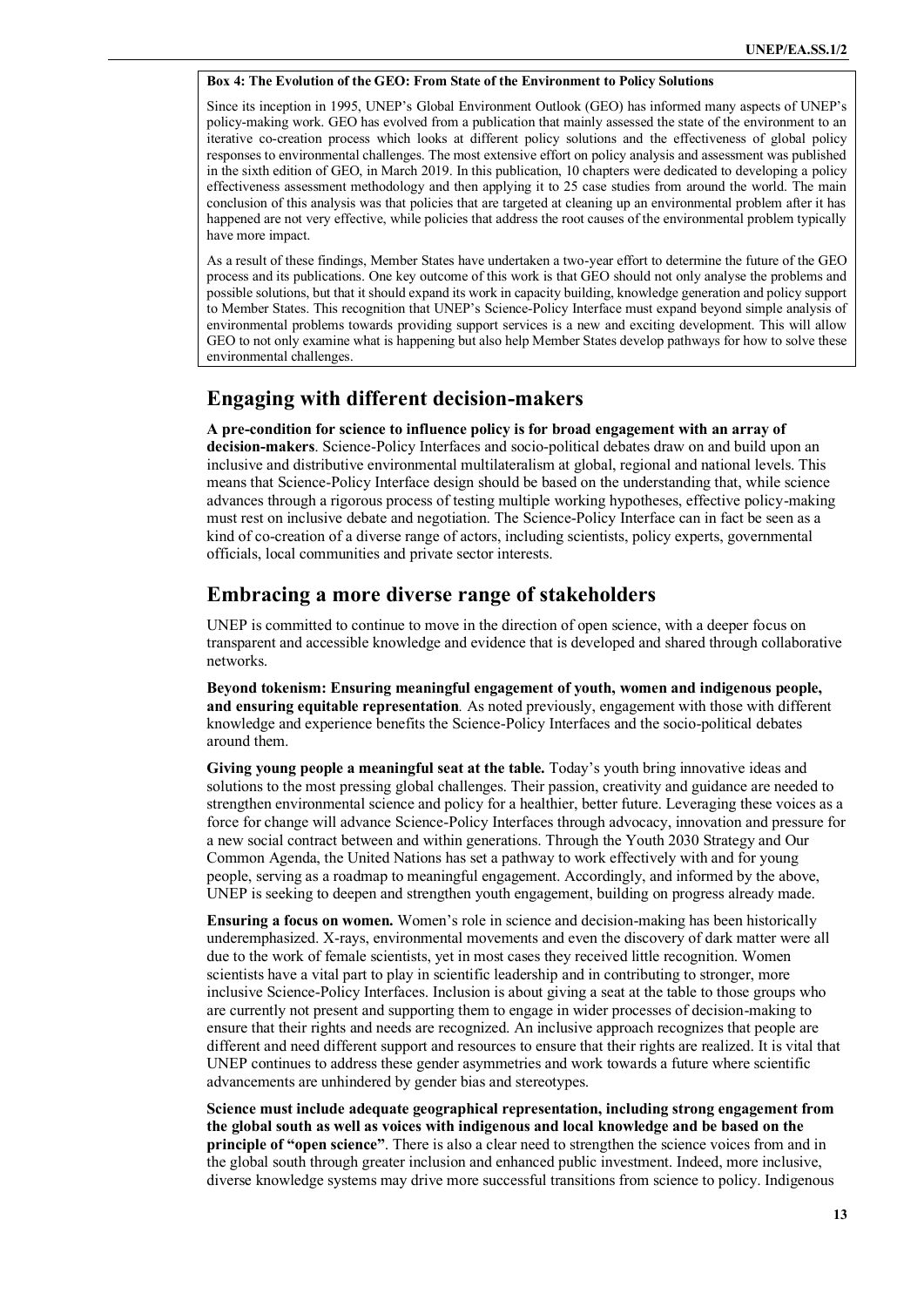and experiential knowledge are increasingly recognized as vital sources. Science-Policy Interfaces must look for better ways to co-design research agendas. Scientists should account for the knowledge and experiences of local communities and indigenous peoples because of their intimate knowledge of nature and their experiences in dealing with actions to mitigate and adapt to changing environmental conditions. In the context of pressing planetary and socio-economic challenges, sustainable and innovative solutions require an efficient, transparent and vibrant scientific effort – not only stemming from the scientific community, but from all of society<sup>23</sup>. The recent response of the scientific community to the COVID-19 pandemic has demonstrated how open science can accelerate the achievement of scientific solutions for a global challenge<sup>24,25</sup>.

**Involving the private sector.** There is also a growing recognition of the role of the private sector in environment and development. Expert practitioners and others in the private sector have important knowledge that could help shape effective environmental policies, but that knowledge has remained largely untapped. It is important to bring businesses into the Science-Policy Interface, not only for their knowledge, but because business can often move far faster than governments in response to crises.

### **Tools for New Science-Policy Interface Approaches for UNEP**

**Suggested tools and approaches.** The previous section highlights the importance of getting on the digital transformation highway; of moving towards proactively identifying solutions and supporting their implementation; of engaging with a variety of decision-makers and of ensuring the inclusion of a broad set of stakeholders. Based on these pre-conditions, it is suggested that UNEP's Science-Policy Interface engagement include the following tools and approaches. Again, it is recognized that capacity building will be essential to achieve the successful uptake and application of these tools.

# **Horizon Scanning and Strategic Foresight**

**All organizations aim to be more proactive in their orientation toward the future**. However, visionary organizations are also aware that such a path is not just a case of simply understanding trends sufficiently to make better predictions. Such organizations understand that developing deeper strategic foresight and 'field of futures' studies can enable the development of a wide set of tools useful to support horizon scanning and strategic planning.

**UNEP will develop horizon scanning in addition to strategic foresight.** Horizon scanning is being adopted globally to identify, assess and prioritize innovations and trends at an early stage of their development. This enables decision-makers to be better informed and to prepare for change. UNEP's 2012 Foresight Report is an example of a qualitative approach to horizon scanning<sup>26</sup>. A formalized approach to horizon scanning involves four steps:

- Developing filtration criteria and methods for discarding "irrelevant signals";
- Prioritization criteria and methods used to assess signals;
- Signal assessment; and
- Dissemination and evaluation of the results of horizon scanning

**Horizon scanning AND strategic foresight.** Horizon scanning has evolved to become a formalized process that is increasingly being undertaken using Artificial Intelligence. UNEP aims to formalize the establishment of horizon scanning functions in addition to strategic foresight.

**Strategic foresight includes horizon scanning but is more process-driven to aid decision-making.** It often includes multiple stakeholders and consideration of alternative scenarios. The process of

<sup>&</sup>lt;sup>23</sup> Gluckman, P.D., A. Bardsley, M. Kaiser. 2021. Brokerage at the science-policy interface: from conceptual framework to practical guidance. *Humanities and Social Sciences Communications*, 8 https://doi.org/10.1057/s41599-021-00756-3.

<sup>&</sup>lt;sup>24</sup> Kadakia, K.T., Beckman, A.L., Ross, J.S. and Krumholz, H.M., 2021. Leveraging open science to accelerate research. New England Journal of Medicine, 384(17), p.e61.

<sup>25</sup> Guimón, J. and Narula, R., 2020. Ending the COVID-19 pandemic requires more international collaboration. Research-Technology Management, 63(5), pp.38-41.

<sup>&</sup>lt;sup>26</sup> The Frontiers Reports for 2016, 2017, 2018/9, and 2020 have focused on emerging issues of concern to UNEP, which have then sometimes become real problems. For example, the 2016 report included a chapter on the risk posed by zoonotic diseases.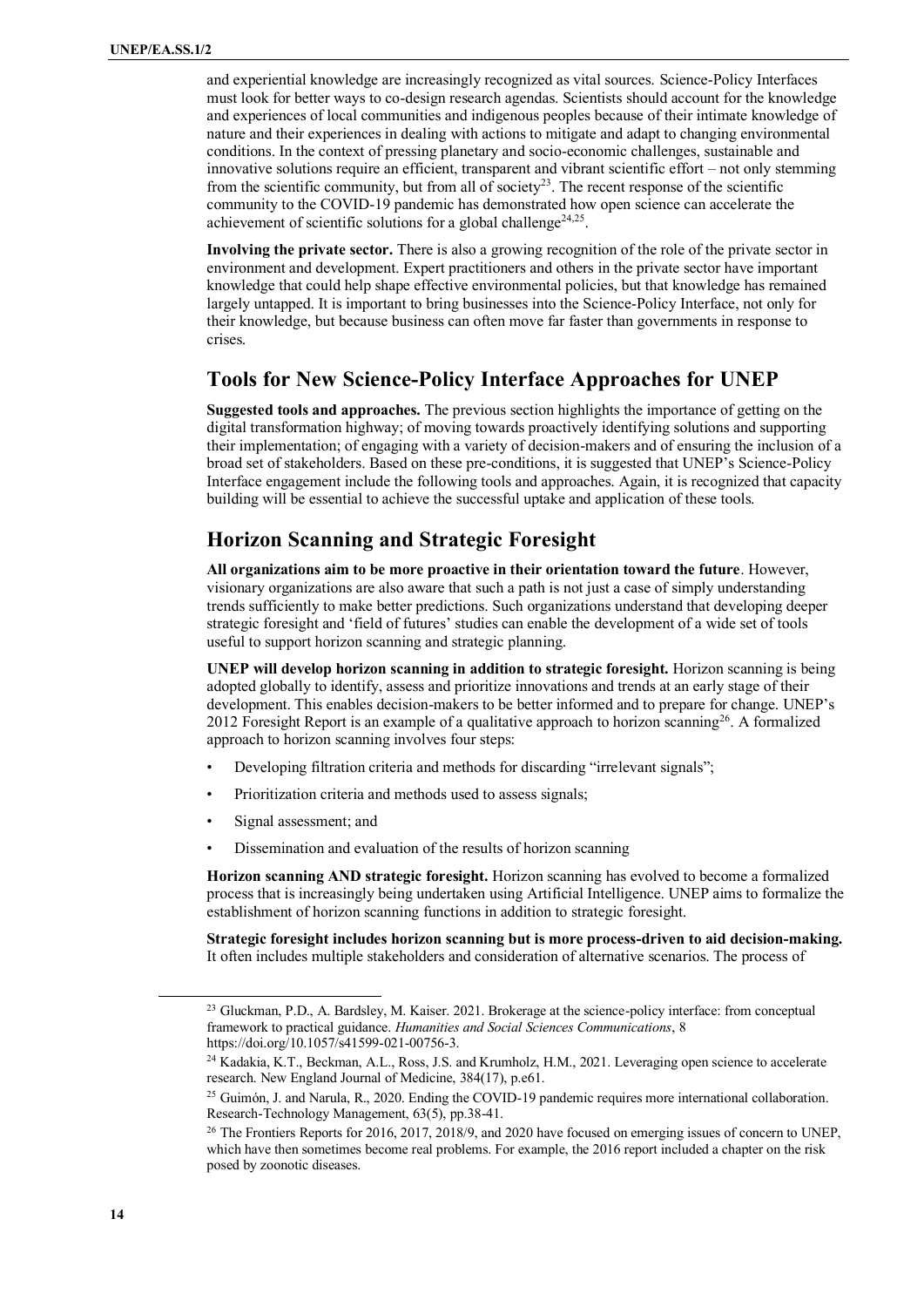foresight attempts to undertake the sense checking phase (i.e., whether a given issue is important for a given context and whether a response is required). As outlined by Cuhl  $(2020)^{27}$ , foresight encompasses more dialogue and looks at the long-term future, which may influence strategies, activities and planning.

### **Tracing Impact: Evidence-to-policy tracking**

**UNEP works to fulfil the promise of paragraph 88 of the Rio outcome document,** *The Future We Want***,** and serve as the leading global environmental authority. Yet with ever increasing environmental challenges, UNEP needs to have an enhanced understanding of the extent to which its policy-making initiatives are positively impacting the environmental dimension of sustainable development. UNEP's work on tracking the impact of its publications has focused primarily on formal evaluations and tracking publication uptake statistics. While ongoing tracking is necessary and valuable, UNEP should expand impact monitoring for all its publications.

**Learning from a crisis: COVID-19 related policy-making tracking.** Evidence-to-policy tracking has become a significant aspect of COVID-19-related policy research. Examples of newly developed systems include the International Network for Government Science Advice (INGSA) Science-Policy Tracker<sup>28</sup>, the International Public Policy Observatory's Living Map, produced by the EPPI Centre at University College London,<sup>29</sup> and the Oxford Supertracker based at Oxford University<sup>30</sup>.

**The INGSA Science-Policy Tracker lists government policy decisions related to pandemic response in a large range of countries**. It also aims to link these decisions to specific points of science-generated evidence, although this aspect of the tracker is not yet complete. This is an interesting observation in and of itself, as it could be due to one or more of three reasons: the difficulty of pinpointing a causal link between a virological/epidemiological conclusion and a specific public decision; the scientific justification for a policy decision does not exist; or the science is unsettled, and so an evidence-to-policy link is not practically possible.

**The International Public Policy Observatory** says it is "mobilizing global knowledge to address the social impacts of COVID-19" and has produced a "living map" of systematic reviews of social sciences research evidence on COVID-19.

**The Oxford Supertracker is a global directory of several hundred policy trackers and surveys related to COVID-19**. This meta-tracker is designed to assist researchers and policy-makers in keeping track of the rapidly growing number of data sources.

**The advent of these pandemic-focused policy trackers has drawn attention to older policy databases** with a natural resource focus such as FAO's Food and Agriculture Policy Decision Analysis (FAPDA) database,<sup>31</sup> which contains more than 10,000 national policy decisions and 2,000 national policy frameworks for 100 countries around the world. The objective of FAPDA is to support stakeholders – such as governments, development partners, regional economic organizations, civil society organizations, researchers, policy-makers and the private sector – to identify policy trends and inform the debate. FAO also has a legal database (FAOLex), that tracks the relationship between FAO policy decisions and regional and national developments in law and regulation.

### **Application of behavioural science**

**Science-Policy Interfaces have long relied primarily on the physical and natural sciences as the basis for assessments of the global environment.** While necessary and often unavoidable, that reliance has led to the exclusion, intentional or not, of other fields of inquiry that may offer valuable insights into how to address the challenges that science has revealed. Changing human behaviour, for example, may be key to many elements of sustainability. However, policy-makers have not turned to advances in the cognitive and behavioural sciences to promote sustainable decisions and behaviours, relying instead on providing information, crafting financial incentives or invoking legal prohibitions.

<sup>27</sup> Cuhls, K.E., 2020. Horizon Scanning in Foresight–Why Horizon Scanning is only a part of the game. *Futures & Foresight Science*, 2(1), p.e23.

 $^{28}$  Allen, K., et al (2020), Tracking global evidence-to-policy pathways in the coronavirus crisis: A preliminary report. INGSA

<sup>29</sup> https://covidandsociety.com

<sup>30</sup> https://supertracker.spi.ox.ac.uk

<sup>31</sup> https://www.fao.org/in-action/fapda/fapda-policy-database/fr/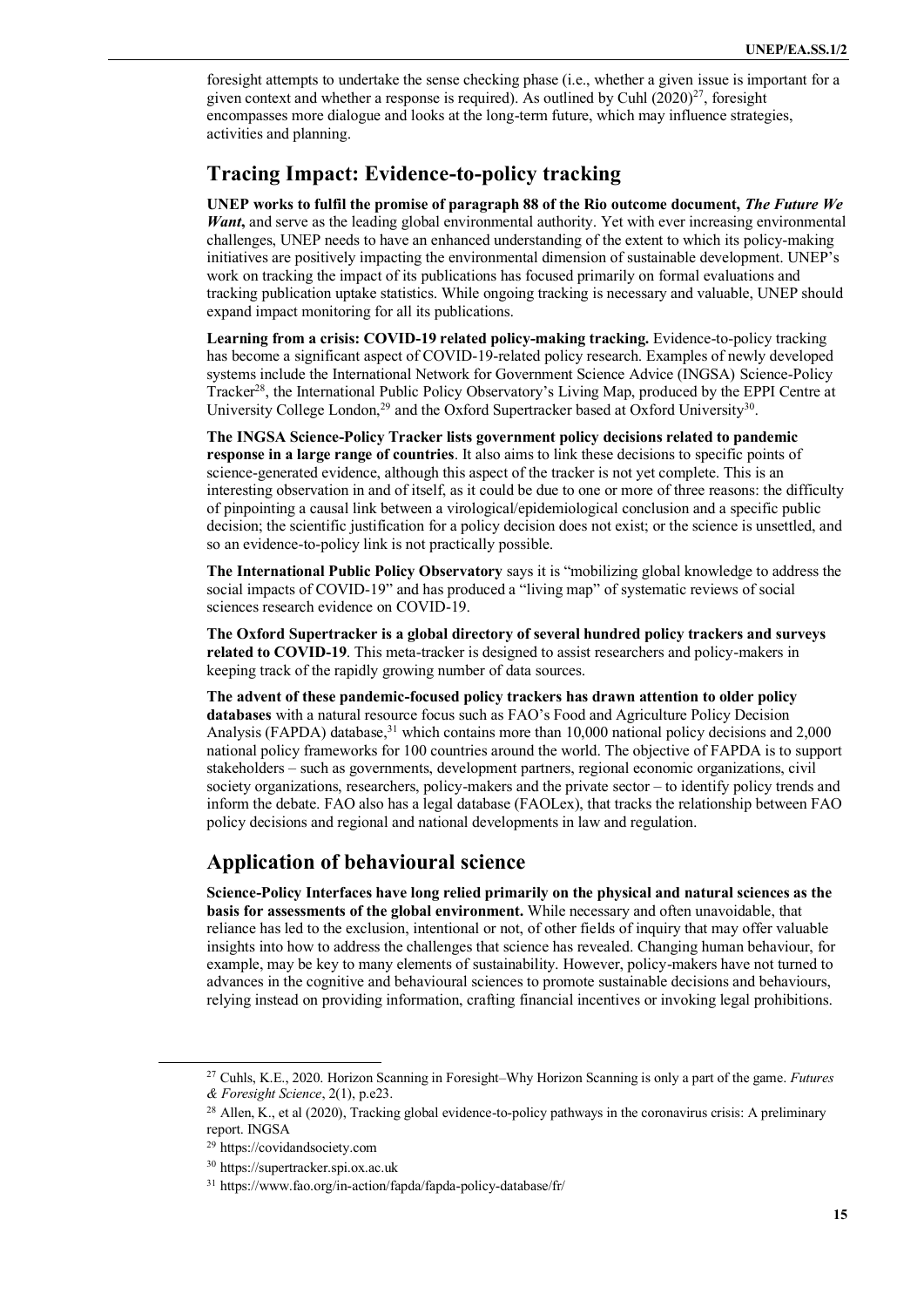Communication strategies aiming to inform citizens and motivate voluntary sustainable behaviour have often proved inefficient.

**State-of-the-art knowledge from the behavioural and cognitive sciences can help identify barriers that impede behavioural shift towards a more sustainable lifestyle.** What, for example, motivates people to behave in ways that promote sustainability? New research is exploring that and similar questions and beginning to propose behavioural levers and intervention strategies to increase individual motivation to act on environmental issues and increase sustainable behaviours by overcoming processing limitations, harnessing diverse motivational systems and facilitating decision-making. The systematic application of behavioural science is one element of a broad transformation of the United Nations that will increase its effectiveness.

**Measures to consider and mainstream behavioural aspects of environmental management and governance should underpin policies and actions to secure a safe and productive environment.** Enhancing capacity for behavioural science will be a key area for UNEP, with efforts to expand its use (and capacity) across workstreams – including integrated assessment, predictive insights/analytics and digitally-enabled tools. The Little Book of Green Nudges, which has been piloted in more than 100 universities to explore how different defaults and incentives can shift behaviours is a good pilot project, but a lot more can be done<sup>32</sup>. In this context, it is useful to recall that UNEP's *Medium-Term Strategy 2022 - 2025* recognizes the important role and transformative potential of behavioural sciences to enhance the Science-Policy Interface.

### **Advanced metrics for assessing impact**

**Analysis undertaken by the World Bank in 2014 indicated that only 13 per cent of policy reports were downloaded at least 250 times**, while more than 31 per cent of policy reports are never downloaded at all. Almost 87 per cent of policy reports were never cited<sup>33</sup>.

**Key UNEP reports downloaded hundreds of thousands of times with wide news media pick-up.**  More recently, UNEP undertook a six-month consultative process to examine the reach, uptake and use of its publications. Surveys of Member States' representatives, as well as in-house surveys of all staff and the authors of selected publications, revealed a wide diversity in the reach and use of UNEP publications. While data was hard to come by and not all was robust, some flagship publications were downloaded hundreds of thousands of times and some technical reports just a few hundred times. Messages from a publication could be picked up by thousands of media outlets and reach a Twitter audience of millions. Citation and tracking databases such as Altmetric and Dimensions indicate that many of these products are mentioned in other publications, in news sources and in policy documents.

**The differences in reach and engagement are difficult to specify but correlate generally to the degree of additional communications attention given to a product** (more attention leads to more reach), the technical or regional specificity of a publication, whether a publication is standalone or has complementary additional products that adapt or translate the content for easier use, and its topicality and timeliness.

**The UNEP Member States survey reveals that shorter and more analytical products are preferred.** The Member States survey – of UNEP's target policy-makers and shapers – suggested that many of the publications surveyed are not read in their entirety and that shorter, more analytical and locally adapted products are preferred. Notwithstanding, respondents say they shared the knowledge products and provided many examples of national policy processes where specific publications were used. Publication authors provided evidence that their publications had been translated, used in legislation or otherwise used. The challenge for UNEP is to move from this more ad hoc feedback to a more systematic process where its science and knowledge are being used – both to track and understand use and to improve the pathways that it can use to feed science into policy.

**The surveys show there** *is* **much reach and uptake of UNEP publications, but it is difficult to determine whether it is at the Science-Policy Interface or in other arenas** – in academia, the media or the general public. The challenge is to get beyond these numbers to gain insight into actual use and the demographics of uses and users.

**Other UN agencies involved in Science-Policy Interface work have tackled this issue in some detail**. For example, a World Bank study encouraged the United Nations Development Programme (UNDP) to invest in a detailed analysis of the impact of its own knowledge products. UNDP is now

<sup>&</sup>lt;sup>32</sup> United Nations Environment Programme, GRID-Arendal and Behavioural Insights Team (2020). The Little Book of Green Nudges: 40 Nudges to Spark Sustainable Behaviour on Campus. UNEP and GRID-Arendal. <sup>33</sup> World Bank (2014), *Which World Bank Reports are Widely Read?* Policy Research Working Paper 6851.